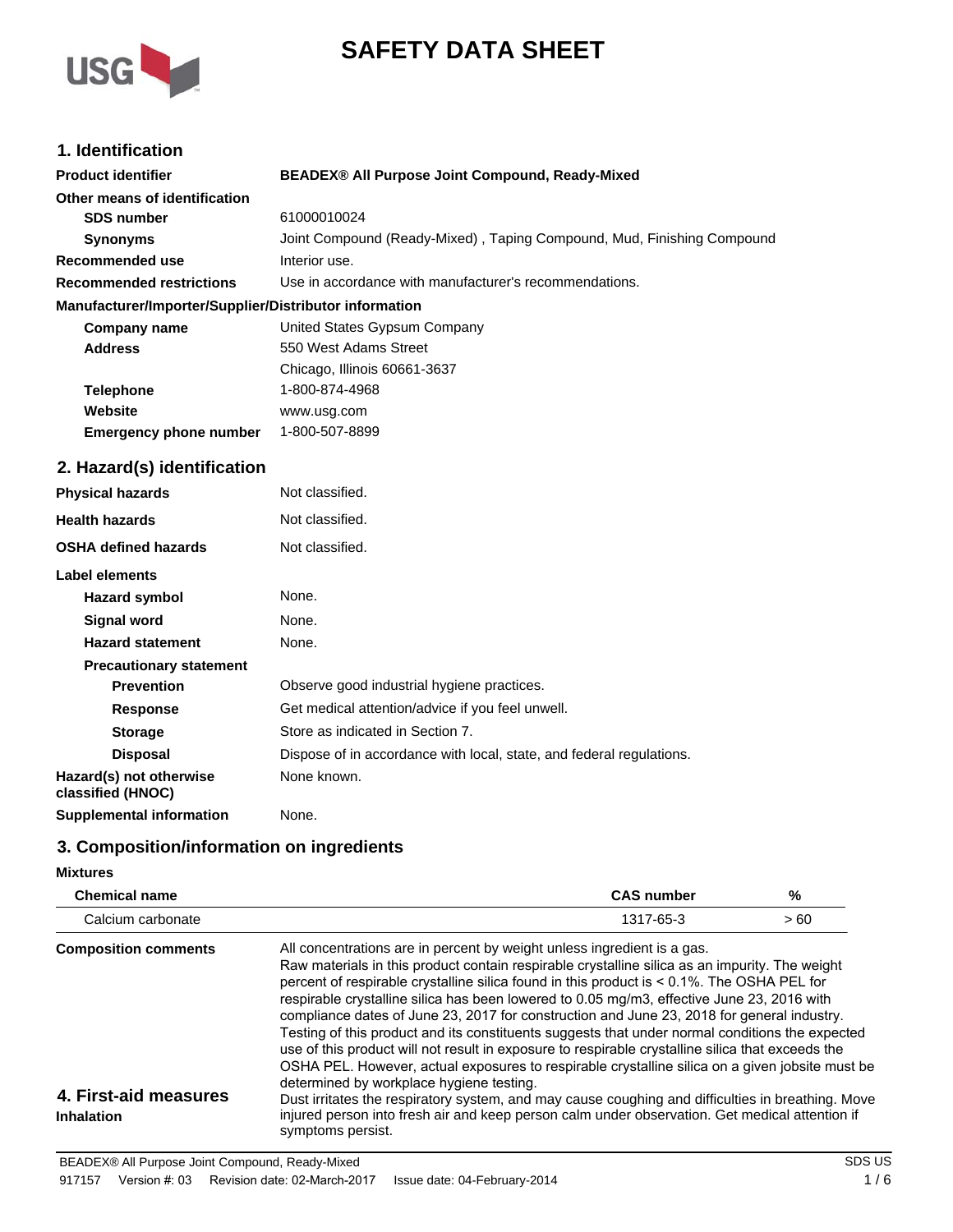| <b>Skin contact</b>                                                                 | Contact with dust: Rinse area with plenty of water. Get medical attention if irritation develops or<br>persists.                                                                                                          |
|-------------------------------------------------------------------------------------|---------------------------------------------------------------------------------------------------------------------------------------------------------------------------------------------------------------------------|
| Eye contact                                                                         | Dust in the eyes: Do not rub eyes. Flush thoroughly with water. If irritation occurs, get medical<br>assistance.                                                                                                          |
| Ingestion                                                                           | Rinse mouth. Get medical attention if symptoms occur.                                                                                                                                                                     |
| <b>Most important</b><br>symptoms/effects, acute and<br>delayed                     | Dust may irritate eyes and mucous membranes of the nose, throat and upper respiratory system<br>causing sneezing and/or coughing. May cause allergic skin disorders in sensitive individuals.                             |
| <b>Indication of immediate</b><br>medical attention and special<br>treatment needed | Provide general supportive measures and treat symptomatically.                                                                                                                                                            |
| <b>General information</b>                                                          | Ensure that medical personnel are aware of the material(s) involved.                                                                                                                                                      |
| 5. Fire-fighting measures                                                           |                                                                                                                                                                                                                           |
| Suitable extinguishing media                                                        | Use fire-extinguishing media appropriate for surrounding materials.                                                                                                                                                       |
| Unsuitable extinguishing<br>media                                                   | Not applicable.                                                                                                                                                                                                           |
| Specific hazards arising from<br>the chemical                                       | Not a fire hazard.                                                                                                                                                                                                        |
| Special protective equipment<br>and precautions for firefighters                    | Selection of respiratory protection for firefighting: follow the general fire precautions indicated in<br>the workplace. Self-contained breathing apparatus and full protective clothing must be worn in<br>case of fire. |
| <b>Fire fighting</b><br>equipment/instructions                                      | Use standard firefighting procedures and consider the hazards of other involved materials.                                                                                                                                |
| <b>Specific methods</b>                                                             | Cool material exposed to heat with water spray and remove it if no risk is involved.                                                                                                                                      |
| <b>General fire hazards</b>                                                         | No unusual fire or explosion hazards noted.                                                                                                                                                                               |
| 6. Accidental release measures                                                      |                                                                                                                                                                                                                           |
| <b>Personal precautions,</b><br>protective equipment and<br>emergency procedures    | See Section 8 of the SDS for Personal Protective Equipment.                                                                                                                                                               |
| <b>Methods and materials for</b><br>containment and cleaning up                     | Large Spills: Scoop spilled materials and recover as much of the product as possible for use. If<br>spillage is unrecoverable dispose according to local, state, and federal regulations.                                 |
|                                                                                     | Small Spills: Wipe up with absorbent material (e.g. cloth, fleece). Clean surface thoroughly to<br>remove residual contamination.                                                                                         |

### **Environmental precautions** Avoid discharge to drains, sewers, and other water systems.

### **7. Handling and storage**

Avoid inhalation of dust and contact with skin and eyes. Minimize dust generation and accumulation. In case of insufficient ventilation, wear suitable respiratory equipment. Observe good industrial hygiene practices. Use proper lifting techniques. **Precautions for safe handling**

Store in a cool, dry, well-ventilated place. Store in a closed container away from incompatible materials. Protect from moisture. Keep away from heat. Do not use if material has spoiled, i.e., there is a moldy appearance or an unpleasant odor. Keep containers closed when not in use. **Conditions for safe storage, including any incompatibilities**

> Filled 4.5 gallon pails of joint compound may be stacked a maximum of 3 layers high on a standard 48 x 48 pallet (16 pails per layer, 3 layers high). Pallets may only be stacked a maximum of two high.

### **8. Exposure controls/personal protection**

#### **Occupational exposure limits**

#### **US. OSHA Table Z-1 Limits for Air Contaminants (29 CFR 1910.1000)**

| <b>Components</b>                    | Type       | Value            | Form                 |
|--------------------------------------|------------|------------------|----------------------|
| Calcium carbonate (CAS<br>1317-65-3) | <b>PEL</b> | $5 \text{ mg/m}$ | Respirable fraction. |
|                                      |            | 15 mg/m $3$      | Total dust.          |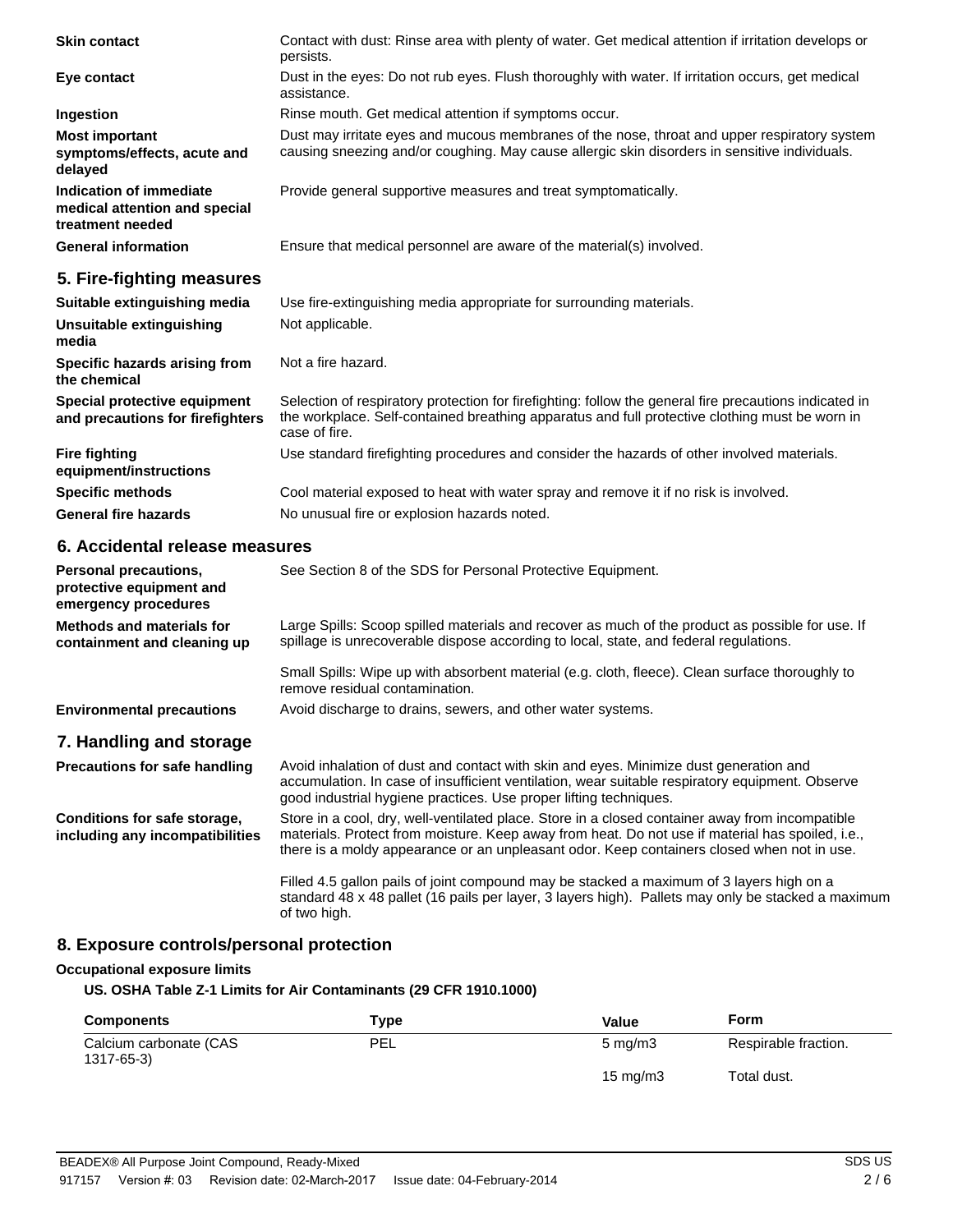### **US. NIOSH: Pocket Guide to Chemical Hazards**

| <b>Components</b>                        | Type                                                                                                                                                                                                                                                                                                                                                                                                                                                                                                                                                                                                                                                                                                     | Value              | Form        |
|------------------------------------------|----------------------------------------------------------------------------------------------------------------------------------------------------------------------------------------------------------------------------------------------------------------------------------------------------------------------------------------------------------------------------------------------------------------------------------------------------------------------------------------------------------------------------------------------------------------------------------------------------------------------------------------------------------------------------------------------------------|--------------------|-------------|
| Calcium carbonate (CAS<br>1317-65-3)     | <b>TWA</b>                                                                                                                                                                                                                                                                                                                                                                                                                                                                                                                                                                                                                                                                                               | $5 \text{ mg/m}$ 3 | Respirable. |
|                                          |                                                                                                                                                                                                                                                                                                                                                                                                                                                                                                                                                                                                                                                                                                          | 10 mg/m3           | Total       |
| <b>Biological limit values</b>           | No biological exposure limits noted for the ingredient(s).                                                                                                                                                                                                                                                                                                                                                                                                                                                                                                                                                                                                                                               |                    |             |
| Appropriate engineering<br>controls      | Provide sufficient ventilation for operations causing dust formation. Observe occupational<br>exposure limits and minimize the risk of exposure.                                                                                                                                                                                                                                                                                                                                                                                                                                                                                                                                                         |                    |             |
|                                          | Individual protection measures, such as personal protective equipment                                                                                                                                                                                                                                                                                                                                                                                                                                                                                                                                                                                                                                    |                    |             |
| <b>Eye/face protection</b>               | Wear approved safety goggles.                                                                                                                                                                                                                                                                                                                                                                                                                                                                                                                                                                                                                                                                            |                    |             |
| <b>Skin protection</b>                   |                                                                                                                                                                                                                                                                                                                                                                                                                                                                                                                                                                                                                                                                                                          |                    |             |
| <b>Hand protection</b>                   | It is a good industrial hygiene practice to minimize skin contact. For prolonged or repeated skin<br>contact use suitable protective gloves.                                                                                                                                                                                                                                                                                                                                                                                                                                                                                                                                                             |                    |             |
| <b>Skin protection</b>                   |                                                                                                                                                                                                                                                                                                                                                                                                                                                                                                                                                                                                                                                                                                          |                    |             |
| Other                                    | Normal work clothing (long sleeved shirts and long pants) is recommended.                                                                                                                                                                                                                                                                                                                                                                                                                                                                                                                                                                                                                                |                    |             |
| <b>Respiratory protection</b>            | If engineering controls do not maintain airborne concentrations below recommended exposure<br>limits (where applicable) or to an acceptable level (in countries where exposure limits have not<br>been established), an approved respirator must be worn. Use a NIOSH/MSHA approved air<br>purifying respirator as needed to control exposure. Consult with respirator manufacturer to<br>determine respirator selection, use, and limitations. Use positive pressure, air-supplied respirator<br>for uncontrolled releases or when air purifying respirator limitations may be exceeded. Follow<br>respirator protection program requirements (OSHA 1910.134 and ANSI Z88.2) for all respirator<br>use. |                    |             |
| <b>Thermal hazards</b>                   | None.                                                                                                                                                                                                                                                                                                                                                                                                                                                                                                                                                                                                                                                                                                    |                    |             |
| <b>General hygiene</b><br>considerations | Always observe good personal hygiene measures, such as washing after handling the material<br>and before eating, drinking, and/or smoking. Routinely wash work clothing and protective<br>equipment separately from regular wash. Observe any medical surveillance requirements.                                                                                                                                                                                                                                                                                                                                                                                                                         |                    |             |

# **9. Physical and chemical properties**

| Appearance                                   |                     |
|----------------------------------------------|---------------------|
| <b>Physical state</b>                        | Semi-solid.         |
| Form                                         | Paste.              |
| Color                                        | Off-white.          |
| Odor                                         | Low to no odor.     |
| Odor threshold                               | Not applicable.     |
| рH                                           | $7.5 - 9.9$         |
| <b>Melting point/freezing point</b>          | Not applicable.     |
| Initial boiling point and boiling<br>range   | 212 °F (100 °C)     |
| <b>Flash point</b>                           | Not applicable.     |
| <b>Evaporation rate</b>                      | Not applicable.     |
| Flammability (solid, gas)                    | Not applicable.     |
| Upper/lower flammability or explosive limits |                     |
| <b>Flammability limit - lower</b><br>$(\% )$ | Not applicable.     |
| <b>Flammability limit - upper</b><br>$(\% )$ | Not applicable.     |
| Explosive limit - lower (%)                  | Not applicable.     |
| Explosive limit - upper (%)                  | Not applicable.     |
| Vapor pressure                               | Not applicable.     |
| Vapor density                                | Not applicable.     |
| <b>Relative density</b>                      | $1.4 - 1.8$ (H2O=1) |
| Solubility(ies)                              |                     |
| <b>Solubility (water)</b>                    | Soluble in water.   |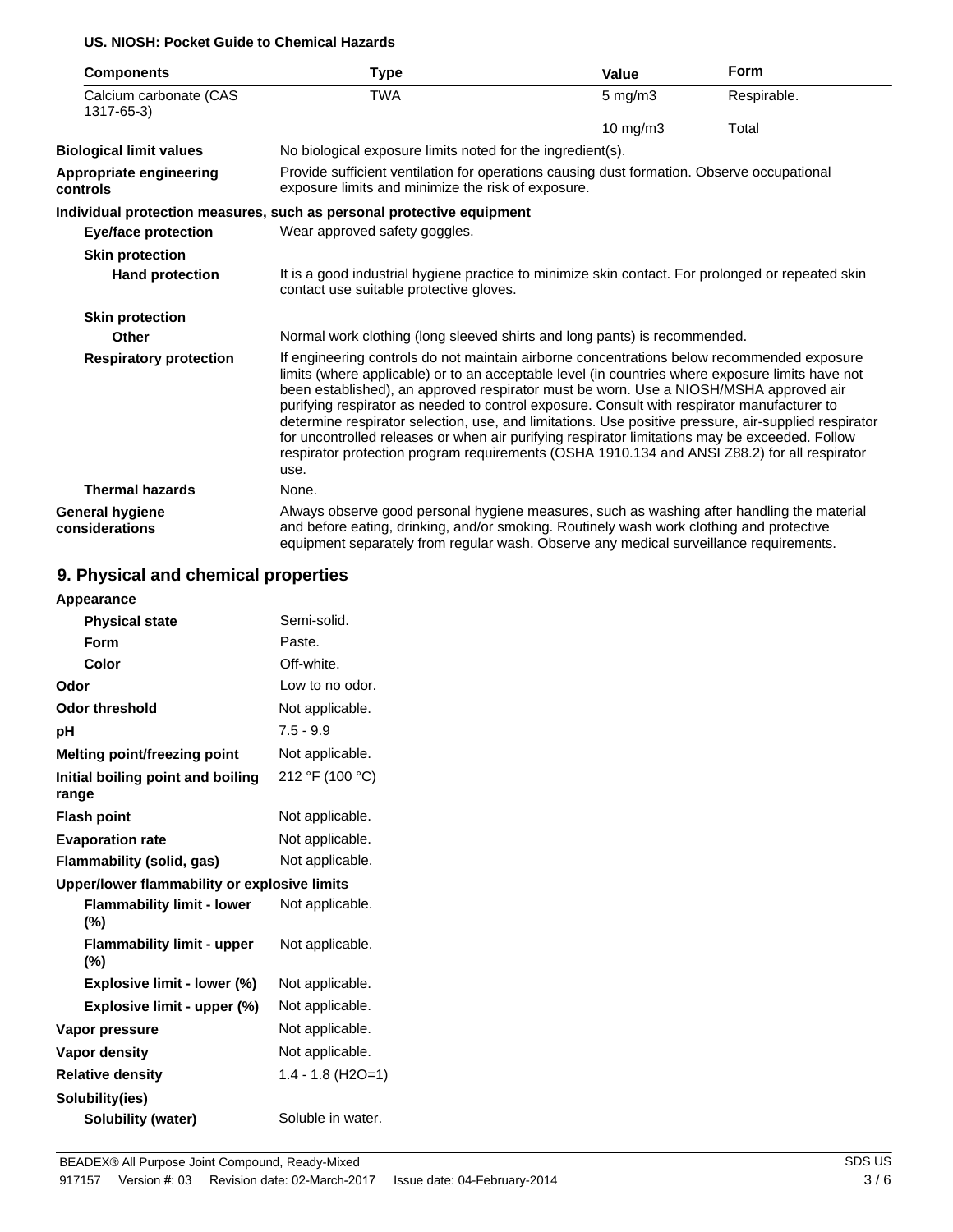| <b>Partition coefficient</b><br>(n-octanol/water) | Not applicable.                     |
|---------------------------------------------------|-------------------------------------|
| <b>Auto-ignition temperature</b>                  | Not applicable.                     |
| <b>Decomposition temperature</b>                  | Not applicable.                     |
| <b>Viscosity</b>                                  | Not applicable.                     |
| <b>Other information</b>                          |                                     |
| <b>Bulk density</b>                               | 12 - 15 lb/gal                      |
| VOC (Weight %)                                    | 2 g/l (Calculated by EPA Method 24) |
|                                                   |                                     |

# **10. Stability and reactivity**

| <b>Reactivity</b>                            | The product is stable and non-reactive under normal conditions of use, storage and transport.           |
|----------------------------------------------|---------------------------------------------------------------------------------------------------------|
| <b>Chemical stability</b>                    | Material is stable under normal conditions.                                                             |
| <b>Possibility of hazardous</b><br>reactions | Hazardous polymerization does not occur.                                                                |
| <b>Conditions to avoid</b>                   | None known.                                                                                             |
| Incompatible materials                       | None known.                                                                                             |
| <b>Hazardous decomposition</b><br>products   | Above 1472°F (800°C) limestone (CaCO3) can decompose to lime (CaO) and release carbon<br>dioxide (CO2). |

## **11. Toxicological information**

### **Information on likely routes of exposure**

| <b>Inhalation</b>                                                                  | Airborne dust may irritate throat and upper respiratory system causing coughing.                                                                                                                        |
|------------------------------------------------------------------------------------|---------------------------------------------------------------------------------------------------------------------------------------------------------------------------------------------------------|
| <b>Skin contact</b>                                                                | May cause allergic skin reactions especially in individuals with pre-existing skin disease such as<br>eczema. (See Section 16).                                                                         |
| Eye contact                                                                        | Airborne dust may cause mechanical eye irritation.                                                                                                                                                      |
| Ingestion                                                                          | May cause discomfort if swallowed.                                                                                                                                                                      |
| Symptoms related to the<br>physical, chemical and<br>toxicological characteristics | Dust may irritate eyes and mucous membranes of the nose, throat and upper respiratory system<br>causing sneezing and/or coughing.                                                                       |
| Information on toxicological effects                                               |                                                                                                                                                                                                         |
| Acute toxicity                                                                     | Not expected to be a hazard under normal conditions of intended use.                                                                                                                                    |
| Skin corrosion/irritation                                                          | Prolonged or repeated skin contact may cause drying, cracking, or irritation.                                                                                                                           |
| Serious eye damage/eye<br>irritation                                               | Direct contact with eyes may cause temporary irritation.                                                                                                                                                |
| Respiratory or skin sensitization                                                  |                                                                                                                                                                                                         |
| <b>Respiratory sensitization</b>                                                   | Not a respiratory sensitizer.                                                                                                                                                                           |
| <b>Skin sensitization</b>                                                          | The product contains a small amount of sensitizing substance which may provoke an allergic<br>reaction among sensitive individuals after repeated contact.<br>For detailed information, see section 16. |
| Germ cell mutagenicity                                                             | Data does not suggest that this product or any components present at greater than 0.1% are<br>mutagenic or genotoxic.                                                                                   |
| Carcinogenicity                                                                    | This product is not expected to increase the risk of cancer.                                                                                                                                            |
| Not listed.<br><b>NTP Report on Carcinogens</b><br>Not listed.                     | <b>IARC Monographs. Overall Evaluation of Carcinogenicity</b>                                                                                                                                           |
| Not regulated.                                                                     | OSHA Specifically Regulated Substances (29 CFR 1910.1001-1050)                                                                                                                                          |
| <b>Reproductive toxicity</b>                                                       | Not expected to be a reproductive hazard.                                                                                                                                                               |
| <b>Specific target organ toxicity -</b><br>single exposure                         | No data available, but none expected.                                                                                                                                                                   |
| <b>Specific target organ toxicity -</b><br>repeated exposure                       | Not classified.                                                                                                                                                                                         |
| <b>Aspiration hazard</b>                                                           | Not an aspiration hazard.                                                                                                                                                                               |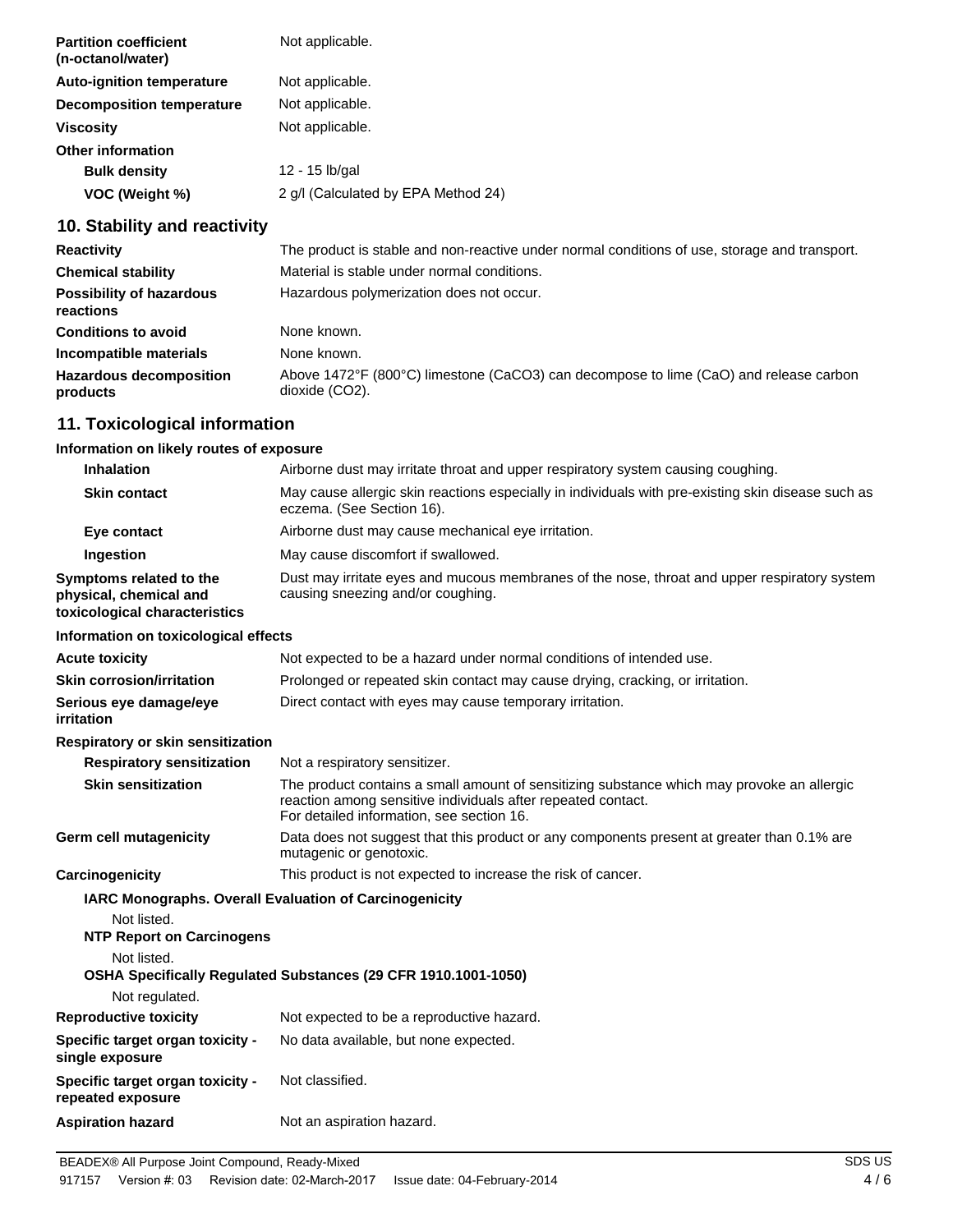**Chronic effects** Prolonged exposure may cause chronic effects. For detailed information, see section 16.

# **12. Ecological information**

| <b>Ecotoxicity</b>               | The product is not classified as environmentally hazardous. However, this does not exclude the<br>possibility that large or frequent spills can have a harmful or damaging effect on the environment. |
|----------------------------------|-------------------------------------------------------------------------------------------------------------------------------------------------------------------------------------------------------|
| Persistence and degradability    | No data available.                                                                                                                                                                                    |
| <b>Bioaccumulative potential</b> | Bioaccumulation is not expected.                                                                                                                                                                      |
| Mobility in soil                 | No data available.                                                                                                                                                                                    |
| Other adverse effects            | None expected.                                                                                                                                                                                        |

### **13. Disposal considerations**

| <b>Disposal instructions</b>             | Dispose in accordance with applicable federal, state, and local regulations. Recycle responsibly. |
|------------------------------------------|---------------------------------------------------------------------------------------------------|
| Local disposal regulations               | Dispose of in accordance with local regulations.                                                  |
| Hazardous waste code                     | Not regulated.                                                                                    |
| Waste from residues / unused<br>products | Dispose of in accordance with local regulations.                                                  |
| Contaminated packaging                   | Dispose of in accordance with local regulations.                                                  |

## **14. Transport information**

**DOT**

Not regulated as dangerous goods.

### **IATA**

Not regulated as dangerous goods.

## **IMDG**

Not regulated as dangerous goods.

#### **Transport in bulk according to** Not applicable. **Annex II of MARPOL 73/78 and the IBC Code**

## **15. Regulatory information**

**US federal regulations**

This product is not known to be a "Hazardous Chemical" as defined by the OSHA Hazard Communication Standard, 29 CFR 1910.1200.

All components of this product are in compliance with the listing Requirements of the U.S. Toxic Substances Control Act (TSCA) Chemical Substance Inventory.

### **TSCA Section 12(b) Export Notification (40 CFR 707, Subpt. D)**

Not regulated.

**OSHA Specifically Regulated Substances (29 CFR 1910.1001-1050)**

Not regulated.

**CERCLA Hazardous Substance List (40 CFR 302.4)**

Not listed.

**Hazard categories**

### **Superfund Amendments and Reauthorization Act of 1986 (SARA)**

Immediate Hazard - No Delayed Hazard - No Fire Hazard - No Pressure Hazard - No Reactivity Hazard - No

### **SARA 302 Extremely hazardous substance**

Not listed.

**SARA 311/312 Hazardous** No **chemical**

#### **SARA 313 (TRI reporting)** Not regulated.

### **Other federal regulations**

**Clean Air Act (CAA) Section 112 Hazardous Air Pollutants (HAPs) List** Not regulated.